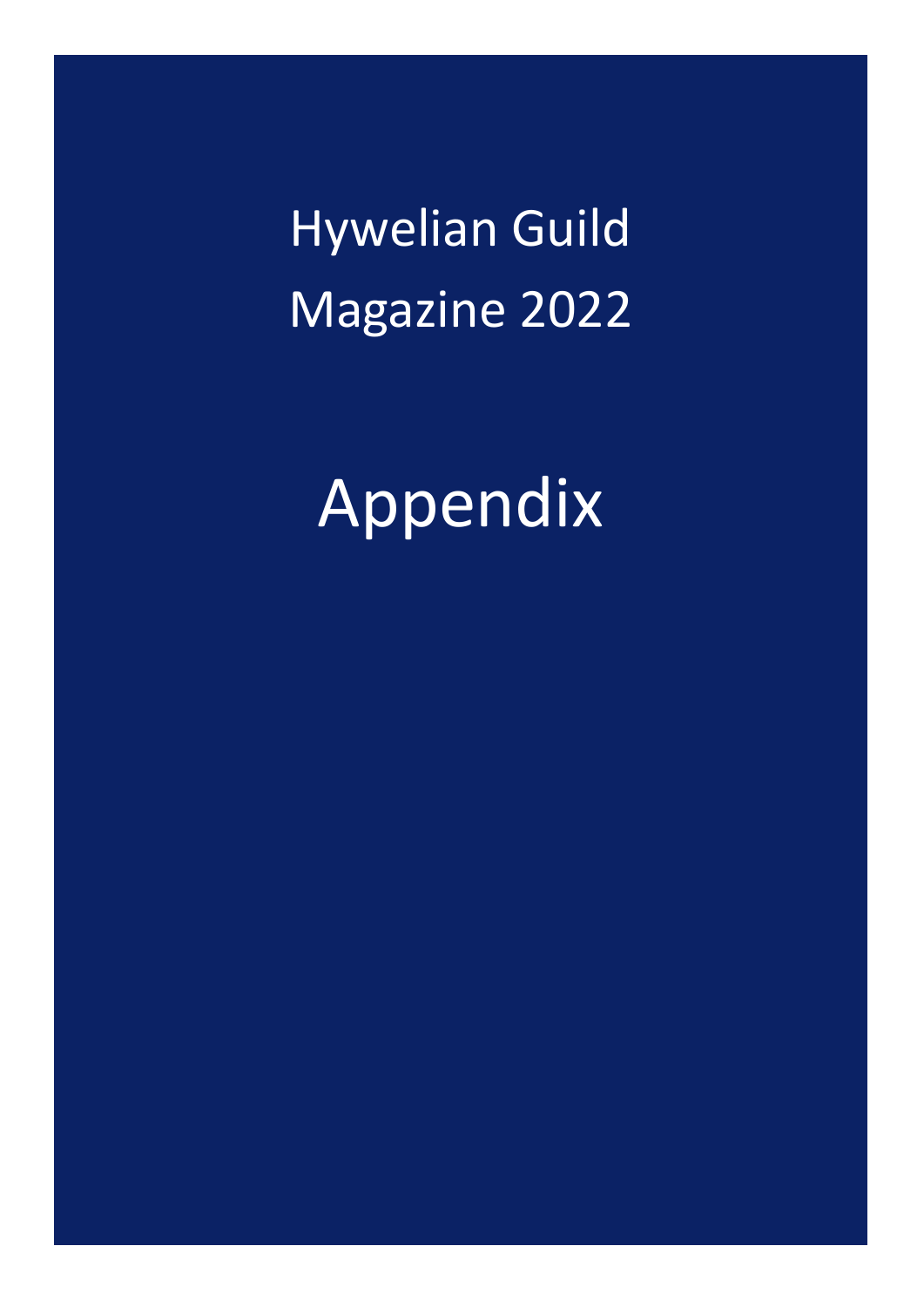As we explain in the print version of the magazine, we are limited by space and weight, which means that some of your articles of necessity have to be judiciously pruned. We think it is important that when you have taken the trouble to write to us that we should not discard parts of your contributions. This Appendix contains the complete versions of your contributions.

*Lyn Owen, Editor*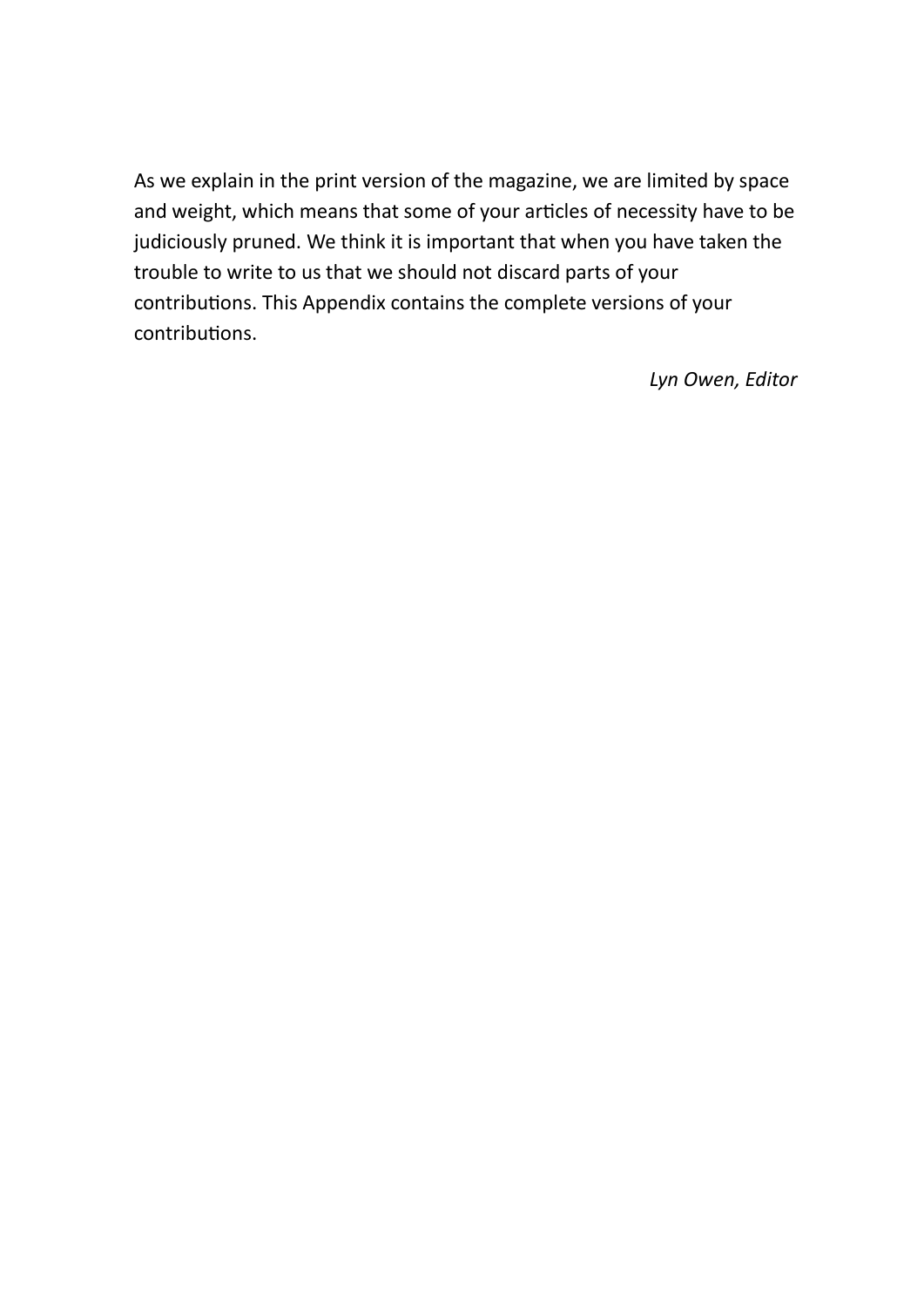## *Academic Achievement*

*Below we hear how one Howell's alumna has made her mark in ophthalmic medicine.*

**TASNEEM KHATIB** is an alumna of Howell's and Lady Margaret Hall, Oxford. (Medicine, 2004). She has been awarded the prestigious degree of Doctor of Medicine.

She told us more about her journey on reaching this achievement:

My Doctor of Medicine studies focused on the

development of new tools to diagnose, repair and regenerate the optic nerve in glaucoma, which is the leading cause of irreversible blindness worldwide. Having first experienced translational medicine at the Nuffield Laboratory of Ophthalmology during my undergraduate time at Oxford, I was able to combine clinical and lab based research alongside my surgical ophthalmic training. I experienced the forefront of translational medicine and therapeutics and how pre clinical treatments can be taken forward to clinical trial testing through collaboration with industry. I was also invited to join the international Retinal Ganglion Cell

Repopulation, Stem Cell Transplantation, and Optic Nerve Regeneration Consortium and I'm very excited to see what's next!

I was fortunate to be able to publish and present my work internationally, discuss early findings with leaders in the field and engage and debate about how best to take new ideas forward which was incredibly



*Tasneem (L) with colleagues*

stimulating and inspiring. I was awarded prizes for my doctoral work from the American Academy of Ophthalmology, the Association for Research in Vision and Ophthalmology (ARVO) and the European Association for Vision and Eye Research.

I also used the time during my DM studies to lead the

development of a national award to promote vision research to sixth form students while collaborating with AstraZeneca in the US and UK, and the National Eye Institute, National Institutes of Health and successfully advocated for investment in vision research at Capitol Hill with ARVO. I was selected to join the ARVO Board of Trustees and have recently completed my 2 year term representing Members-in-Training around the world.

One of the strengths of the Doctor of Medicine is the flexibility around surgical training and I was also able to undertake the Healthcare Leadership and Management Programme at Cambridge University Hospitals

NHS Foundation Trust and the Judge Business School, while also acting as the Royal College of Ophthalmologists Simulation Champion for Cambridge to help us safely get up to speed again surgically once elective surgery resumed during the pandemic.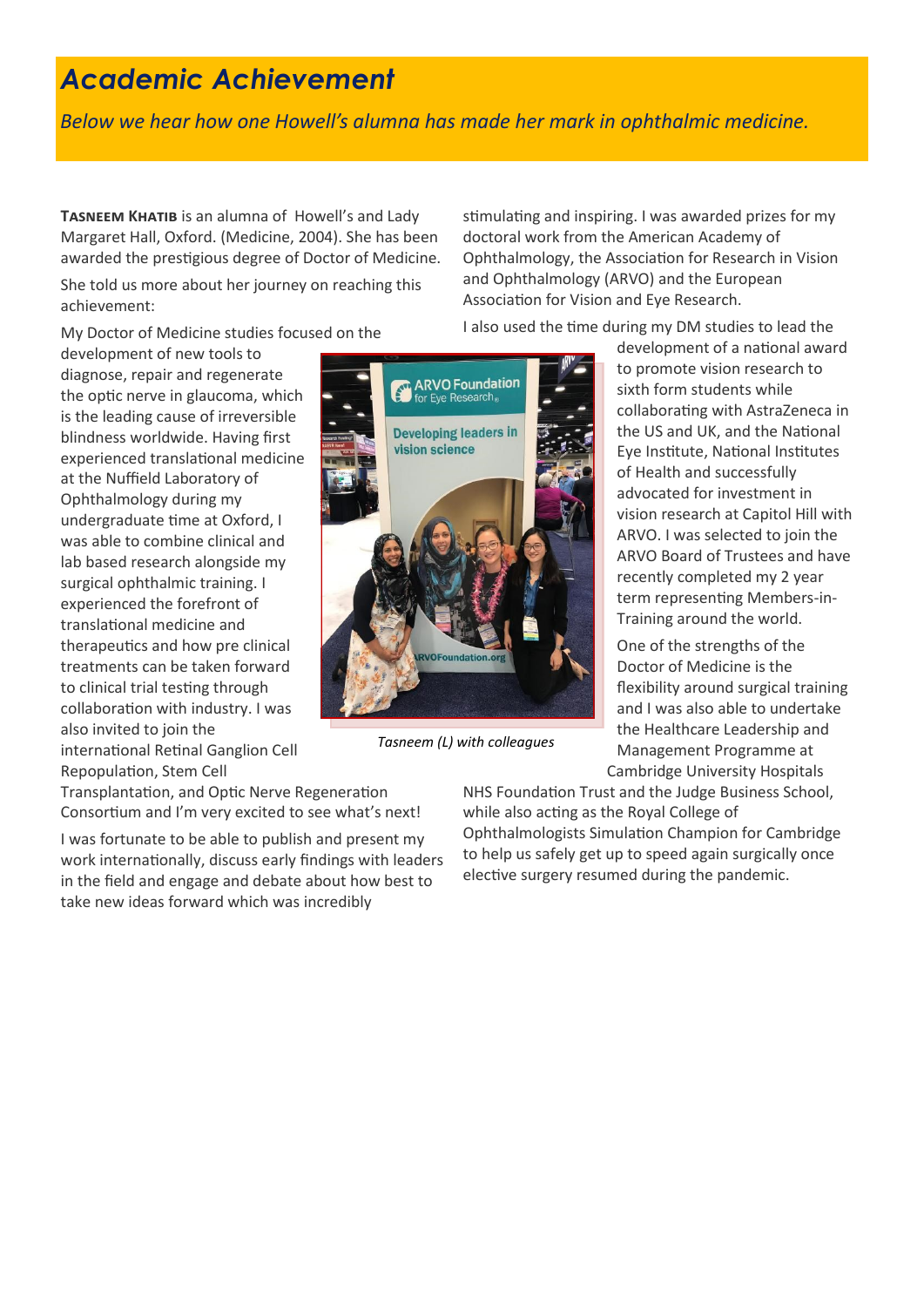## *Looking back with affection?*

*Another Hywelian remembers her time in HSL during the 1960s and 70s. Her account will be an eye-opener for younger Hywelians! Rosie's account has been edited—read the full version in the online Appendix.*

I hadn't wanted to go to the 'posh school' at all: my friends from Junior school were going to the local comprehensive, but my mother said if I sat the Howell's entrance exam I could still choose. I'm sure my parents accepted immediately on my behalf, but I was still undecided by the time we were invited to the summer fair.

As we explored the school grounds, I was impressed by the extent of playing fields and games courts. Then we turned a corner and saw the swimming pool. Ah! the fickleness of youth - I decided I did want to go to HSL after all!

Of course, that was before I saw the uniform list. The grey pleated skirt and pinafore bib top had to be long enough to touch the floor when kneeling and mine was longer so I could grow into it – and this was the summer of 1968 when miniskirts were the fashion. At least the pink and white striped blouse was quite pretty and the grey cardigan just plain. The navy serge knickers and 60 denier stockings were just awful. The games uniform was more interesting – it looked like St Trinian's – a white blouse and square neck navy tunic tied with a red sash at the waist. (Mine would have a future life as a fancy dress party outfit.) This could be shorter and sportier – except that mine, of course, was designed to grow into.

We also had a long navy winter mac and felt hat with school badge, a summer blazer and boater, a summer games uniform and six different pairs of footwear – outdoor shoes and indoor sandals for winter and outdoor sandals for the summer, hockey/lacrosse boots, and indoor and outdoor plimsolls, all to be replaced in turn as our feet grew. Oh, and completing the list: a lacrosse stick, a hockey stick and a tennis racquet. Cheap this was not. At least my fees were cover by my direct grant scholarship...

After just one year, before I had a chance to grow into it, the navy mac and hat were replaced by a mid-blue shapeless mac and air hostess style hat. Two years later, the games uniform was updated to a maroon pleated skirt and white shirt. We cheered when we were given the option of tights instead of those horrible stockings!

I started in Upper IIIX in September 1968, with Mrs Bevan as our form teacher. (I, or rather my parents, had decided I would learn Welsh.) Upper IIIY was next door in the other dayroom schoolroom, and Upper IIIZ was in the tower above the cloakroom.

I was in Founders (the best house!). The other daygirl

houses were Lowden, St David's, St Dyfrig's, Drapers and Buckley. Boarder houses were Kendall, Taylor, Oaklands and Hazelwood.

Between the Lower IV and Upper V, we were in the classrooms above the big dining room with Mrs Flat and Mrs Lowden Roberts. I had a window seat and a lovely view out at the horse chestnut tree. During one tedious French lesson I was gazing out the window thinking I'd collect some conkers at break when Mrs Watkin-Jones asked what I was doing. "Oh, I was just making up a story about the cartoon" (in the text book we were meant to be studying). "Well tell us then". I suppose I'd asked for it.

During one hot history lesson (the temperature was hot, not the history), a classmate opened a window. "Has Miss Lewis entered the room?" enquired Dr McCann. We looked puzzled: of course not; we would have stood if she had, as we did whenever a mistress entered or left the classroom. The explanation was that if the mistress had not asked for the window be opened, then it could only have been by instruction from a superior, such as the headmistress. We didn't open or close windows without permission after that.

I liked gym lessons, but I did not like being made to stand in the covered way, in my navy gym knickers, with workmen walking past, just because I had climbed up the rope when I was supposed to be merely swinging artistically. I was also in trouble during a gym display for the Governors when I thought a Tarzan call would add to my performance while swinging from the wall bars to the horse. One of the Governors kindly intervened on my behalf and said he thought it was funny.

We played games every lunchtime: lacrosse, hockey and netball in the autumn and winter terms, and cricket, tennis and rounders in the summer term. Bad weather did not matter: we played hockey in the snow and walked around Llandaff Fields if it was too wet for games. We could also play lacrosse before and after school, and attend gym or swimming club after school on Fridays. In the Upper VI, we were allowed to walk into Llandaff Village at lunchtime instead.

At Christmas, each house produced a Dorcas blanket (named after a biblical character), for which we knitted squares. We each had to donate a garment or toy we had made. Some of us were not skilled in domestic arts, so Jayne offered to knit our squares and baby booties for us. When we flooded the market in baby booties one year, it was decreed that only Upper III forms could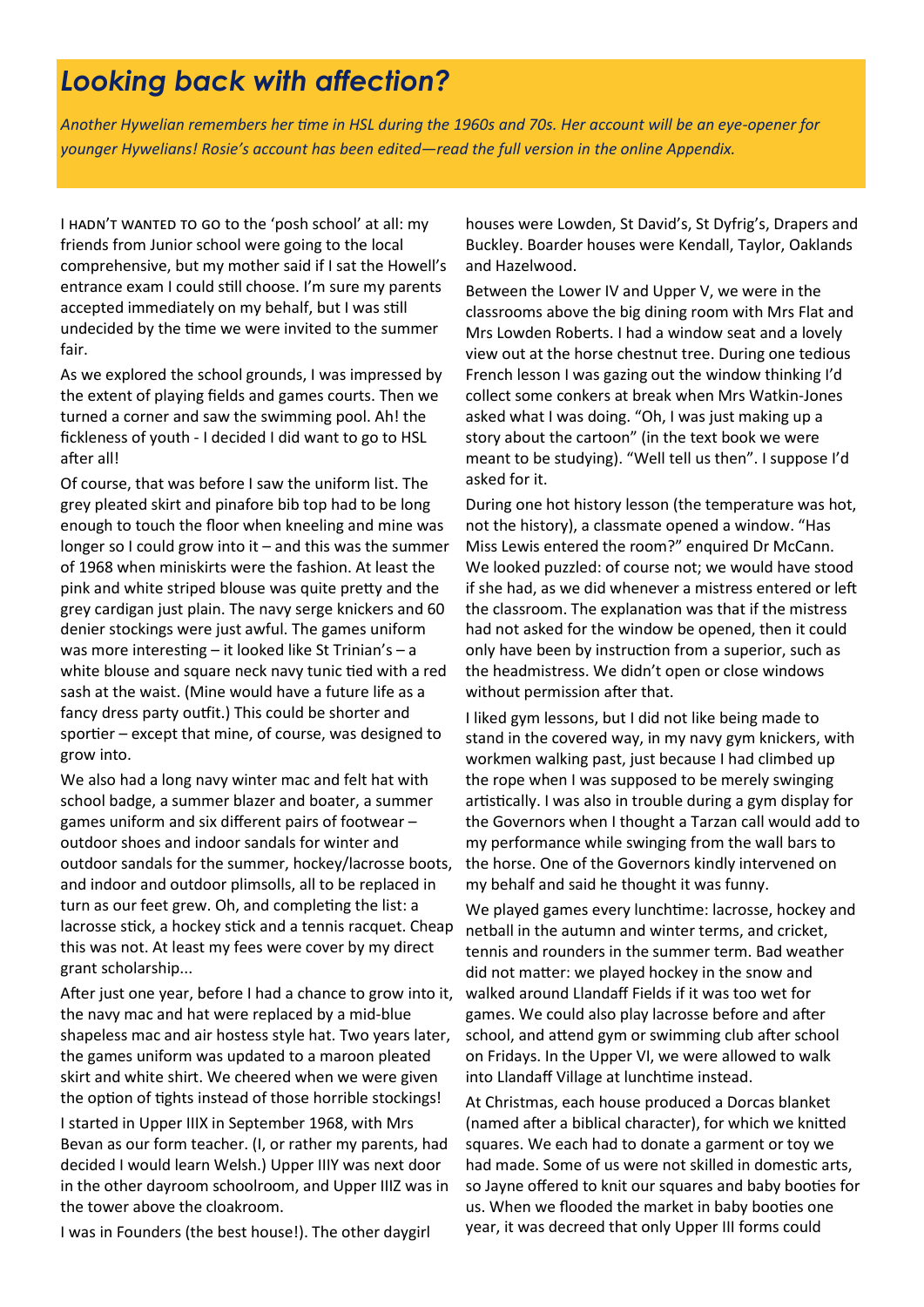make booties in future.

We had an Eisteddfod each year for which you could earn house points. Mrs Watkin-Jones said if we learnt '*Le Corbeau et le Renard'* we would each get a house point. I learnt it, but unfortunately she couldn't give us all points. Fifty years on I can still recite it...

The BBC came to film us one year. Mrs Flat chose Maggie Howells to be filmed making shortbread as she always looked clean and tidy (unlike some of the rest of us).

In the Lower VI, we were still split into three classes. We had a small classroom off the downstairs cloakroom. In the Upper VI, we became Arts, Alpha and Science. Science had a tiny room at the end of a corridor. As a

treat we were allowed a kettle and could make coffee. Our form mistress, Mrs (Teddy) Evans, Physics, refused to take the register 'in the cupboard' so we had to decamp to the Physics lab for registration.

I recall that mistresses were on the whole firm but fair. Discipline was strict, and homework and games were compulsory.

Looking back, we received an excellent education. Most of us enjoyed HSL most of the time. We had some laughs and we made lifelong friends.

> *Rosie Humm (née Nash, HSL 1968-75)*

### *Somewhere in the ether...*

*Just occasionally, a contribution goes adrift and we don't know about it until someone contacts us to ask where it got to. Adrienne's update, unfortunately, fell into this category. As we are unable to include it in the print or online versions of the magazine, we include it here, with our apologies to Adrienne for its omission.*

Adrienne Crockett (HSL 1972-79) writes:

"I'm still living in Yorkshire with my husband, Vince, and our younger daughter; our elder daughter has flown the nest.

I retired back in May 2020 but during Covid-19, returned back to work after the obligatory 24-hour retirement. I continued full time as a Psychiatrist for six months and did a lot of GP Triage at the height of the Pandemic. I heard some very upsetting things - Care Homes with half their residents dead…

I went part time a year ago and I'm now gradually reducing my working hours. We are all planning to move home to Cardiff next year.

I hope to be able to catch up with old friends who still live in Cardiff and the surrounding area, and some of my friends from Med School now live there too. I will be looking forward to attending more Hywelian meetings as well. I do still plan to work a little bit to keep my brain ticking over!"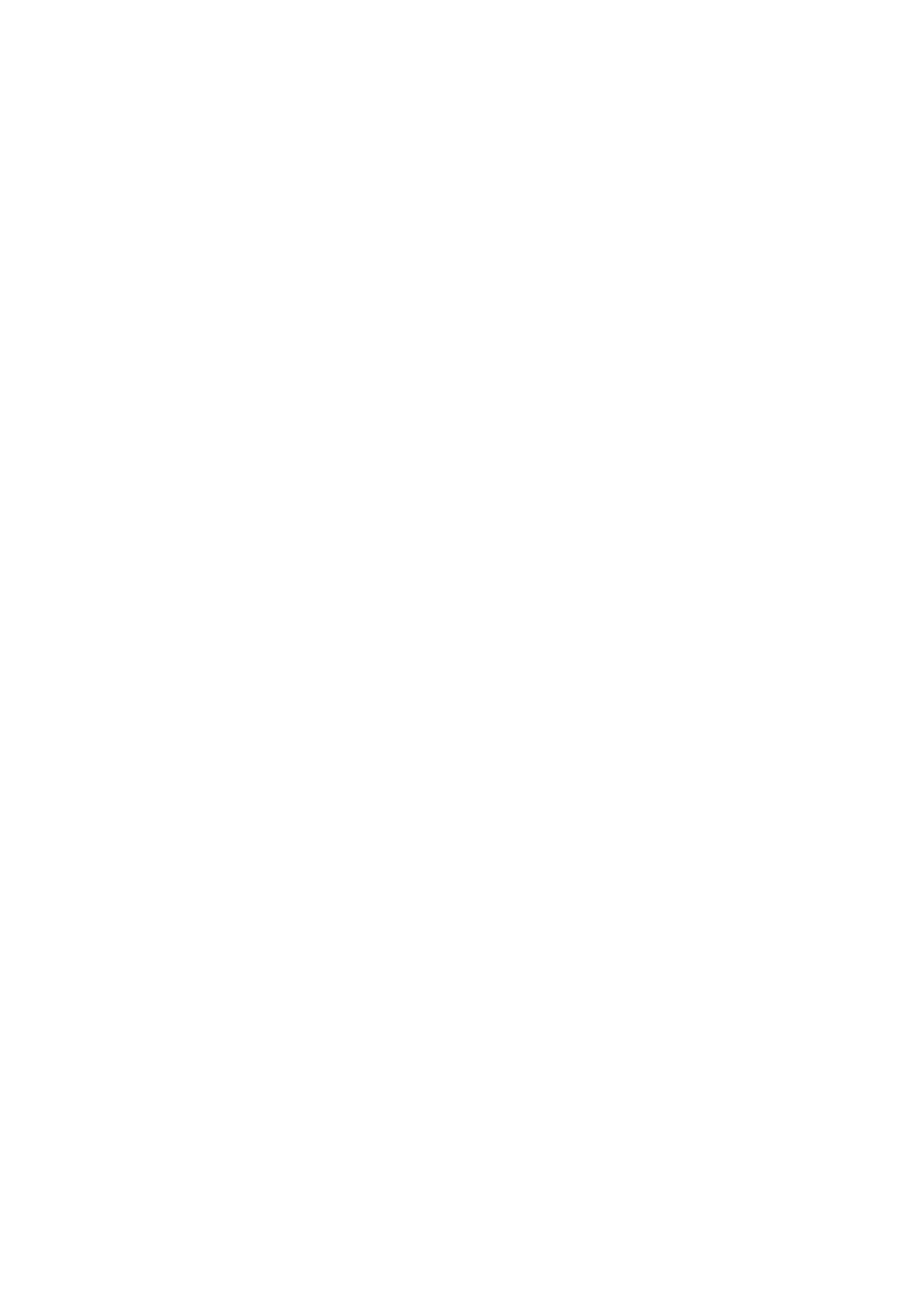# *In memoriam*

*The obituaries on the following pages are fuller versions of those which appear in the printed magazine.*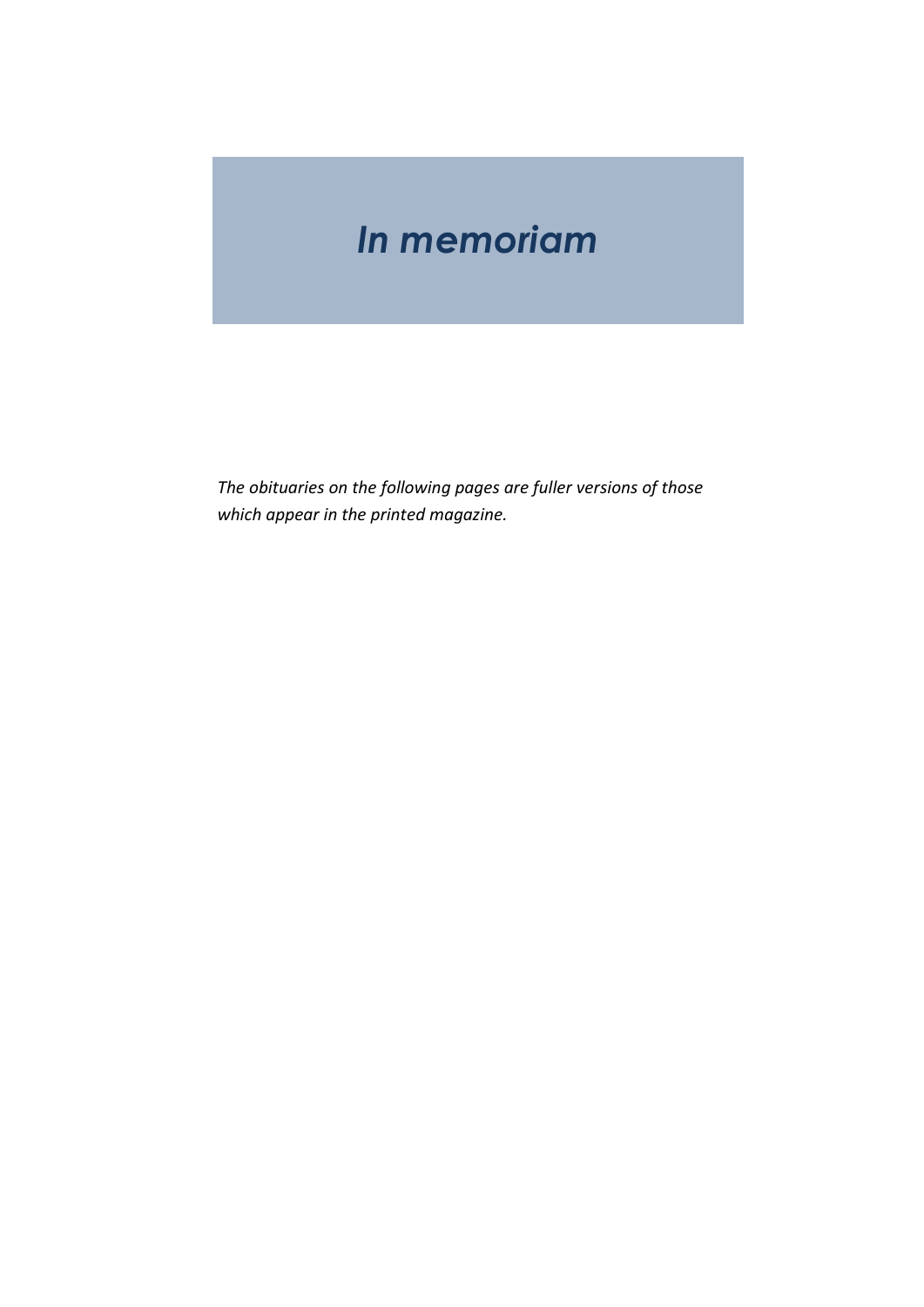### **Susan Elizabeth Swift** (née Murch, 1950-2019)

*This is a fuller version of the tribute to Sue, which was omitted from the 2021 Magazine.*

Susan Swift, known to friends as Sue, was clever, and had an active mind all her life; she loved animals, and enjoyed her job until she retired. She also enjoyed the social and competitive sides of playing petanque at a high level.

Sue was born in Birmingham on 12 September 1950 to Betty and Stan Murch. Her brother Jonathan completed the family three years later. They soon moved to Cardiff; Sue always thought of herself as Welsh.

She was academically-minded from an early age. She gained a scholarship to Howell's School; from there, she went on to Girton College, Cambridge, where she read Zoology. Sue was a keen and very good cricketer; she had captained the Howell's XI and earned a Blue at Cambridge.

Sue married her first husband in 1972 and moved to Leeds where she did a Master's degree in Biochemistry. From there, she joined the NHS's Steroid Endocrinology section of Chemical Pathology. She very much enjoyed her work, preferring laboratory work to administration.

The marriage ended in divorce in 1979. In September 1983 she married Alan Swift and they moved to Moortown.

Sue enjoyed gardening, growing herbs and other plants from seed. She created a garden in which she could sit and enjoy.

Sue was also an avid reader. She read mainly fiction, especially science fiction, science-fantasy and historical dramas. Sue and Alan loved cats and kept many over the years.

In 1994, they visited Sue's brother Jonathan in Cardiff and the three of them decided to play in a petanque triples tournament in Brecon. From then on petanque became a huge part of their lives, both competitively and socially, and they made many friends.

When they bought a caravan, every tournament became a mini-break. They would often combine these weekends with visits to family. Sue particularly enjoyed her trips back to Wales and to Lincoln where her cousin lived.

In 2002, they reached the final of the National Mixed Pairs in Exeter, in spite of Sue suffering from a bad back. She continued to play at a high level and became involved in the administrative side of the sport; she was the secretary of Northern Petanque from 2001 to 2017.

After a period of serious ill health, including two diagnoses of cancer, in 2016, Sue underwent the removal of a kidney. Her health improved, and after a long stretch in hospital she was able to return home.

By mid-2017, Sue was able to start playing petanque again, an important milestone for her. She was also able to visit her mother, Betty, in Cardiff on her own – again, this was important to Sue as it would be the last time they saw each other before Betty died.

In September 2017, Sue felt unwell and had to withdraw from a university reunion in Cambridge. In October 2017, she suffered the first of a series of strokes and was in hospital for over six months. She returned home in May 2018, unable to walk, speak, or write and with the use of just one hand. Despite these severe limitations, she realised that looking at her garden was preferable to looking at the walls of a hospital.

Other minor health problems meant visits to numerous hospitals and health centres around Leeds. After a fall in March of this year [2019], an operation to repair a broken hip led to post-operative infections which, sadly, her body this time was unable to repel. She died on 26th March 2019 in Leeds General Infirmary.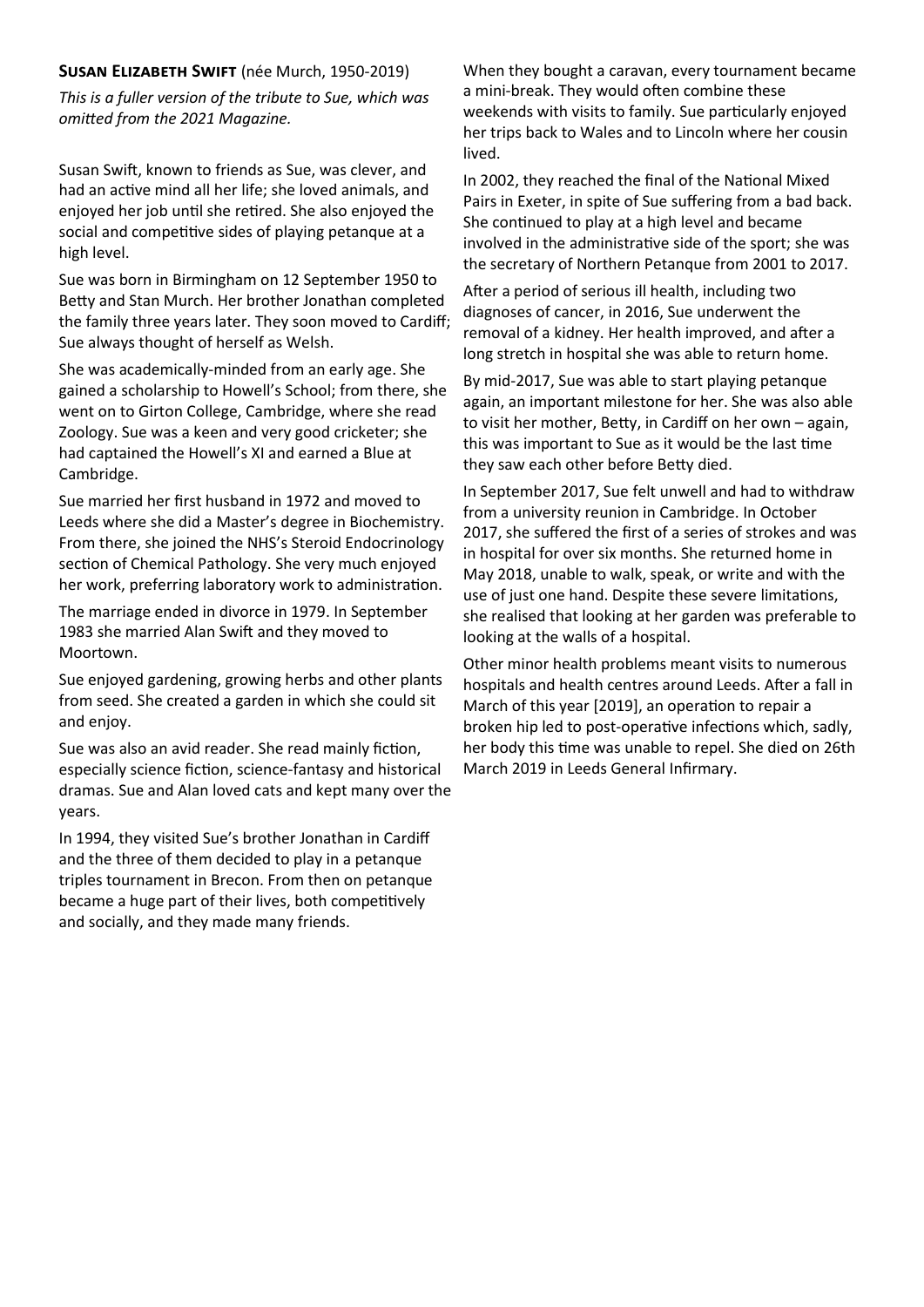#### **Miss Margaret Evans**

My beloved aunt was born at a house called Angorfa on Penprisk Road, Pencoed to Ernest and Olive Evans in 1931. Her father was the local Chemist with his shop next door and her mother the district nurse.

My aunt had one brother John, my father and from the day he was born in June 1935 was the most loving and proud sister.

At the age of 3 or 4 my aunt suffered an awful accident which resulted in many operations in London and Chepstow. This accident together with other family difficulties undoubtedly impacted on her later life however only made her all the more special and wonderful a person and cemented her profound Christian faith.

She went away to School at Howell's in Llandaff and her time there was a happy one with weekly church services at the Cathedral where she was also confirmed.

Despite schooling and her twenties being impacted by further long spells in hospital she spent several years firstly working for Penybont Council and then with Barclays Bank in their Trustee Department and latterly with the insurance company that became Commercial Union. Later on she supported my father when he set up in business in Bridgend and Wick.

However, at the heart of my aunt's life was her strong and committed Christian faith. St David's Church, Pencoed, was her place of worship for over 75 years. She was a hugely committed member of the congregation having been church warden, Sunday school teacher, member of the choir, one of the original lay visitors, organiser of the harvest supper. She was also one of the first women in the Diocese to be granted a licence by the Bishop to administer the communion in the 1990's. My aunt most weeks would go visiting someone who was unwell or housebound. She was particularly proud when the Church's amateur dramatics group, called the St David's Players, asked her to become its President. She was also instrumental in bringing different denominations of the Christian faith together in prayer and worship in helping to organise United Faith services in Pencoed.

Away from the Church, my aunt maintained her affection for Howell's School and was an active member of the Hywelian Guild and was Chairman of the Bridgend branch for many years, helping with organising lunches and reunions. In 2013 she was appointed a Vice President of the School's Hywelian Guild – an honour she was very proud of. She made many close friendships from within the Hywelians.

Music was another love and, along with her mother, she was one of the founding members of Pencoed Choral Society. The choir used to meet every Monday night and competed in many competitions, the highlight being when they sang at the Royal Albert Hall in the early 1980s.

Friends were hugely important to my aunt and she was blessed to have many close friends, Lynne Williams was a dear friend as was David Thomas with whom she had many shared interests and happy times - I know it was a huge blow to my Aunt when these two dear friends both died in 2001.

One thing I remember of my aunt was her kindness. She was always doing something to help someone, whether it was giving someone a lift, taking someone to hospital for an appointment or visiting someone unwell or housebound or simply putting someone in her prayers. I know she insisted on having a four-door car so she could give people a lift!

Family was central to my aunt's life, she was a wonderful daughter who devoted so much of her life to caring for her mother who suffered from ill health for much of her later life. She and my father were as close as any brother and sister could. When my father married my mother in 1966, my aunt was thrilled to have a sister in law and treated my mum more a sister and dear friend than a sister in law.

I know I also speak for my brother when I say we could not have had a more loving and devoted aunt. She has been central to every part of our lives from the moment we were born, took an interest in everything we did and gave us support and advice - simply put, we could not have asked for a better and more wonderful aunt.

Sadly the last few years have been a difficult time which resulted in her having to be cared for in a nursing home – as a family we are grateful to all the staff at Newton Care home for the kindness they showed my aunt in looking after her.

Whilst we mourn and grieve her passing, we as a family take comfort in the knowledge she is now at eternal peace in the Lord's safe hands and her presence and guiding spirit will forever live on and grow in our hearts.

> *Huw Evans (Nephew) 1 November 2021*